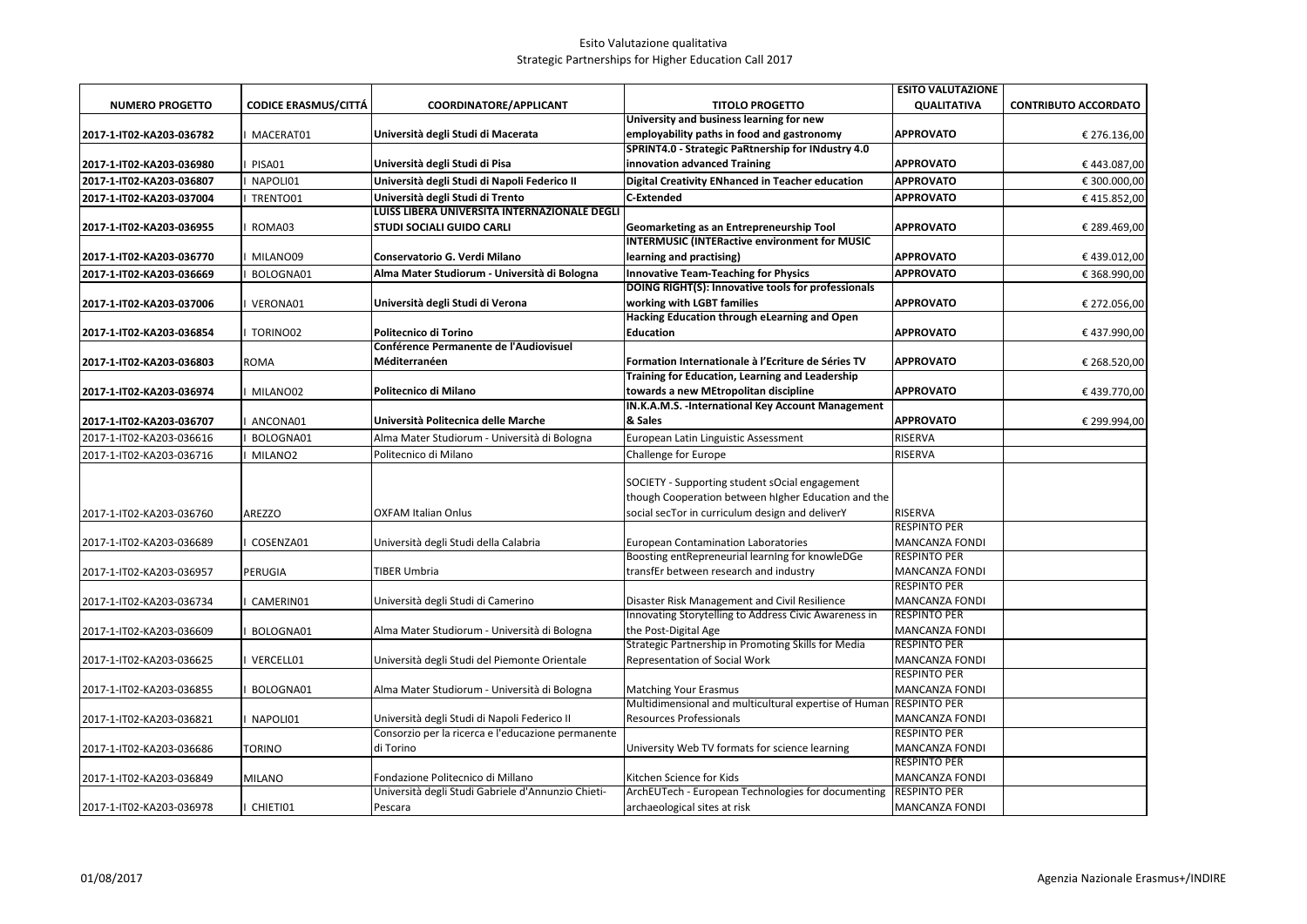|                          |                             |                                                  |                                                                                                  | <b>ESITO VALUTAZIONE</b>                     |                             |
|--------------------------|-----------------------------|--------------------------------------------------|--------------------------------------------------------------------------------------------------|----------------------------------------------|-----------------------------|
| <b>NUMERO PROGETTO</b>   | <b>CODICE ERASMUS/CITTÁ</b> | COORDINATORE/APPLICANT                           | <b>TITOLO PROGETTO</b>                                                                           | <b>QUALITATIVA</b>                           | <b>CONTRIBUTO ACCORDATO</b> |
|                          |                             |                                                  | Synergic Work Incoming New Goals for Higher                                                      | <b>RESPINTO PER</b>                          |                             |
| 2017-1-IT02-KA203-036544 | ROMA                        | Consortium GARR                                  | <b>Education Music Institutions</b>                                                              | <b>MANCANZA FONDI</b>                        |                             |
|                          |                             |                                                  | Applied soft skills evaluation for sustainable                                                   | <b>RESPINTO PER</b>                          |                             |
| 2017-1-IT02-KA203-036663 | MILANO                      | Fondazione IULM                                  | advancement                                                                                      | <b>MANCANZA FONDI</b>                        |                             |
|                          |                             |                                                  | Boosting Europe wide Welcome through Active and                                                  | <b>RESPINTO PER</b>                          |                             |
| 2017-1-IT02-KA203-036850 | ROMA16                      | Università degli Studi di Roma Tre               | Responsible Engagement of young movers                                                           | <b>MANCANZA FONDI</b>                        |                             |
|                          |                             |                                                  |                                                                                                  | <b>RESPINTO PER</b>                          |                             |
| 2017-1-IT02-KA203-036823 | LATINA                      | Parco Scientifico e Tecnologico Pontino          | COACH IN LIFESTYLE SCIENCES                                                                      | <b>MANCANZA FONDI</b>                        |                             |
|                          |                             |                                                  |                                                                                                  | <b>RESPINTO PER</b>                          |                             |
| 2017-1-IT02-KA203-036622 | NAPOLI01                    | Università degli Studi di Napoli Federico II     | Self entrePReneurship Initiative for youNg generaTions                                           | <b>MANCANZA FONDI</b>                        |                             |
|                          |                             |                                                  | Critical thinking assessment through short ESSay                                                 | <b>RESPINTO PER</b>                          |                             |
| 2017-1-IT02-KA203-036570 | ROMA16                      | Università degli Studi Roma Tre                  | writing in OpEN learning ContExt                                                                 | MANCANZA FONDI                               |                             |
|                          |                             |                                                  |                                                                                                  |                                              |                             |
|                          |                             |                                                  | Fostering and Establishing Educational Development                                               | <b>RESPINTO PER</b>                          |                             |
| 2017-1-IT02-KA203-036705 | PADOVA01                    | Università degli Studi di Padova                 | Programmes through Transformative LEARNing                                                       | <b>MANCANZA FONDI</b>                        |                             |
|                          |                             |                                                  |                                                                                                  |                                              |                             |
|                          |                             |                                                  | Innovative Narrative Counselling through Reflectivity,                                           | <b>RESPINTO PER</b>                          |                             |
| 2017-1-IT02-KA203-036542 | NAPOLI01                    | Università degli Studi di Napoli Federico II     | Enhancing Agency for Students' Experience                                                        | <b>MANCANZA FONDI</b><br><b>RESPINTO PER</b> |                             |
|                          | UDINE                       |                                                  |                                                                                                  | <b>MANCANZA FONDI</b>                        |                             |
| 2017-1-IT02-KA203-036711 |                             | Friuli Innovazione SCARL                         | Advanced Manufacturing Skills Improvement<br>Eco/logical Learning and Simulation Environments in | <b>RESPINTO PER</b>                          |                             |
| 2017-1-IT02-KA203-036573 | VITERBO01                   | Università degli Studi della Tuscia              | <b>Higher Education</b>                                                                          | <b>MANCANZA FONDI</b>                        |                             |
|                          |                             |                                                  | Core Technologies for Education and Innovation in Life                                           | <b>RESPINTO PER</b>                          |                             |
| 2017-1-IT02-KA203-036901 | TRENTO01                    | Università degli Studi di Trento                 | Sciences                                                                                         | MANCANZA FONDI                               |                             |
|                          |                             |                                                  |                                                                                                  | <b>RESPINTO PER</b>                          |                             |
| 2017-1-IT02-KA203-036733 | PALERMO01                   | Università degli Studi di Palermo                | University-Based Entrepreneurship Education Program                                              | <b>MANCANZA FONDI</b>                        |                             |
|                          |                             |                                                  | URBAGRI - Providing innovative planning tools for                                                | <b>RESPINTO PER</b>                          |                             |
| 2017-1-IT02-KA203-036981 | TORINO02                    | Politecnico di Torino                            | periurban farming areas.                                                                         | <b>MANCANZA FONDI</b>                        |                             |
|                          |                             |                                                  |                                                                                                  | <b>RESPINTO PER</b>                          |                             |
| 2017-1-IT02-KA203-036518 | MODENA01                    | Università degli Studi di Modena e Reggio Emilia | Sviluppare obiettivi di apprendimento per l'Europa                                               | <b>MANCANZA FONDI</b>                        |                             |
|                          |                             |                                                  | Extreme events and their impact on local communities,                                            | <b>RESPINTO PER</b>                          |                             |
| 2017-1-IT02-KA203-036560 | MODENA01                    | Università degli Studi Modena e Reggio Emilia    | their environment and health                                                                     | <b>MANCANZA FONDI</b>                        |                             |
|                          |                             |                                                  | Participatory Environmental Education - Rethinking                                               | <b>RESPINTO PER</b>                          |                             |
| 2017-1-IT02-KA203-036840 | NAPOLI01                    | Università degli Studi di Napoli Federico II     | Science                                                                                          | <b>MANCANZA FONDI</b>                        |                             |
|                          |                             |                                                  | eLene4Life - Learning and Interacting to Foster                                                  | <b>RESPINTO PER</b>                          |                             |
| 2017-1-IT02-KA203-036899 | MILANO                      | Fondazione Politecnico di Milano                 | Employability                                                                                    | <b>MANCANZA FONDI</b>                        |                             |
|                          |                             |                                                  |                                                                                                  | <b>RESPINTO PER</b>                          |                             |
| 2017-1-IT02-KA203-036587 | NAPOLI02                    | Università degli Studi Napoli l'Orientale        | Somali Language Learning Tools and Standard Testing                                              | <b>MANCANZA FONDI</b>                        |                             |
|                          |                             |                                                  |                                                                                                  | RESPINTO PER                                 |                             |
| 2017-1-IT02-KA203-036865 | VERCELL01                   | Università degli Studi del Piemonte orientale    | <b>Teaching Transatlantic Europe</b>                                                             | <b>MANCANZA FONDI</b>                        |                             |
|                          |                             |                                                  |                                                                                                  | RESPINTO PER                                 |                             |
| 2017-1-IT02-KA203-036564 | NAPOLI09                    | Università degli Studi della Campania Vanvitelli | <b>Students Mastering Augmented Reality Technologies</b>                                         | <b>MANCANZA FONDI</b>                        |                             |
|                          |                             |                                                  |                                                                                                  | <b>RESPINTO PER</b>                          |                             |
| 2017-1-IT02-KA203-036826 | BERGAMO01                   | Università degli Studi di Bergamo                | Improving teaching to improve refugee education                                                  | <b>MANCANZA FONDI</b>                        |                             |
|                          |                             |                                                  |                                                                                                  | <b>RESPINTO PER</b>                          |                             |
| 2017-1-IT02-KA203-036737 | FIRENZE07                   | Fondazione scuola di Musica di Fiesole           | EUROPEAN VIOLA DA GAMBA NETWORK                                                                  | <b>MANCANZA FONDI</b>                        |                             |
|                          |                             |                                                  |                                                                                                  | <b>RESPINTO PER</b>                          |                             |
| 2017-1-IT02-KA203-036864 | BARI05                      | Politecnico di Bari                              | <b>MATERIALS &amp; SCALES</b>                                                                    | <b>MANCANZA FONDI</b>                        |                             |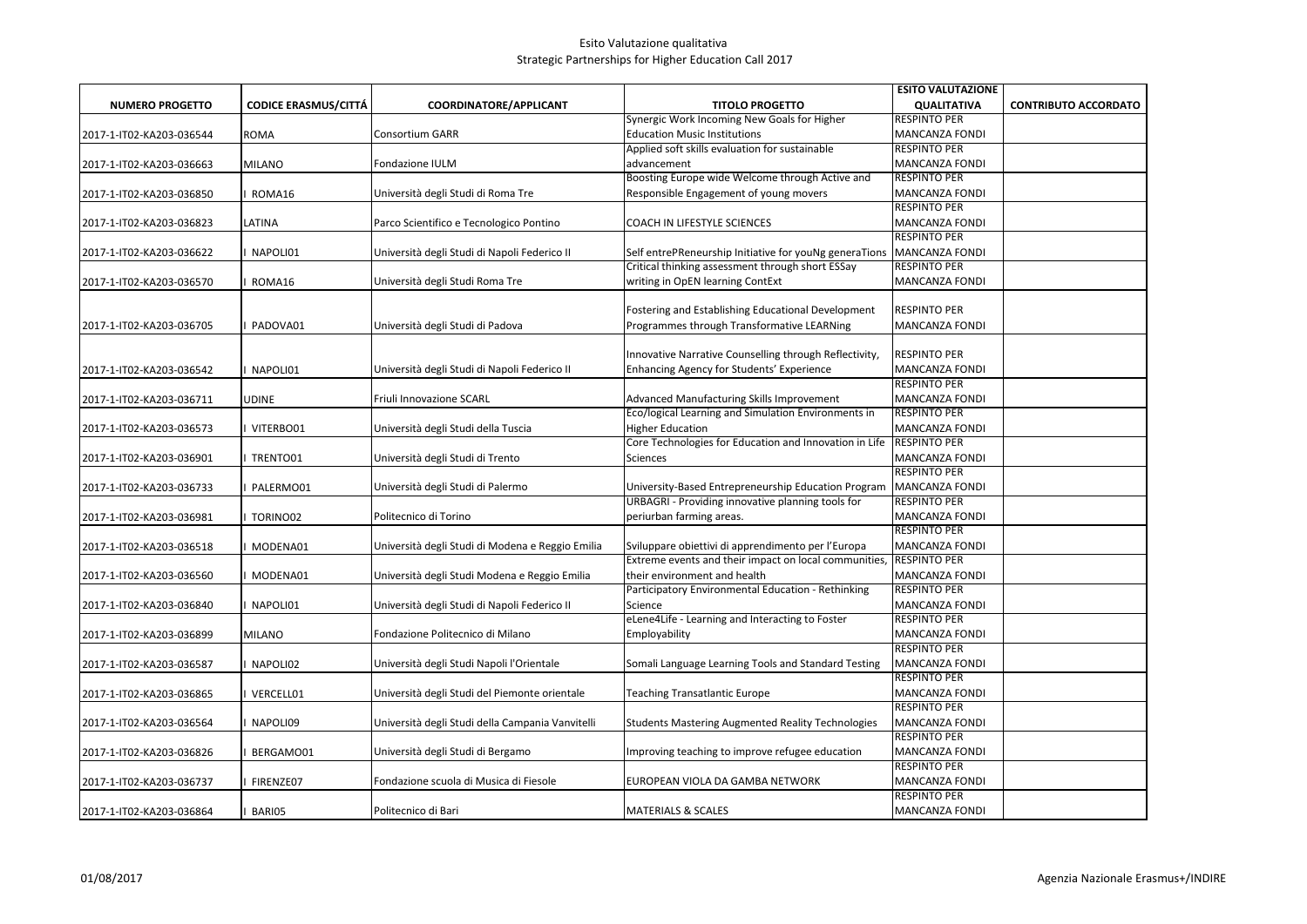|                          |                             |                                                    |                                                                      | <b>ESITO VALUTAZIONE</b>                     |                             |
|--------------------------|-----------------------------|----------------------------------------------------|----------------------------------------------------------------------|----------------------------------------------|-----------------------------|
| <b>NUMERO PROGETTO</b>   | <b>CODICE ERASMUS/CITTÁ</b> | COORDINATORE/APPLICANT                             | <b>TITOLO PROGETTO</b>                                               | <b>QUALITATIVA</b>                           | <b>CONTRIBUTO ACCORDATO</b> |
|                          |                             |                                                    |                                                                      | <b>RESPINTO PER</b>                          |                             |
| 2017-1-IT02-KA203-036649 | FIRENZE01                   | Università degli Studi di Firenze                  | <b>DESIGN FOR ALL KIDS</b>                                           | <b>MANCANZA FONDI</b>                        |                             |
|                          |                             |                                                    |                                                                      | <b>RESPINTO PER</b>                          |                             |
| 2017-1-IT02-KA203-036809 | PALERMO01                   | Università degli Studi di Palermo                  | Soil Resources Management and Conservation                           | <b>MANCANZA FONDI</b>                        |                             |
|                          |                             |                                                    | Constructing Awareness on Privacy In the Supply Chain                | <b>RESPINTO PER</b>                          |                             |
| 2017-1-IT02-KA203-036816 | PISA03                      | Scuola Superiore di Studi Sant'Anna                | Organization                                                         | MANCANZA FONDI                               |                             |
|                          |                             |                                                    |                                                                      | <b>RESPINTO PER</b>                          |                             |
| 2017-1-IT02-KA203-036546 | VENEZIA02                   | Università IUAV di Venezia                         | MArginal Places: designing NEW TOURism                               | <b>MANCANZA FONDI</b>                        |                             |
|                          |                             |                                                    | EU Space sector: teaching RAD-hard devices modelling                 | <b>RESPINTO PER</b>                          |                             |
| 2017-1-IT02-KA203-036975 | PALERMO                     | <b>Bluecat Energy</b>                              | and testing                                                          | <b>MANCANZA FONDI</b>                        |                             |
|                          |                             |                                                    | DESYR 4.0 Dropout at university: an Effective SYstem to RESPINTO PER |                                              |                             |
| 2017-1-IT02-KA203-036628 | VENEZIA                     | ARDSU ESU di Venezia                               | contrast this Risk                                                   | <b>MANCANZA FONDI</b>                        |                             |
|                          |                             |                                                    |                                                                      | <b>RESPINTO PER</b>                          |                             |
| 2017-1-IT02-KA203-036902 | ROMA01                      | Università degli Studi di Roma la Sapienza         | <b>Cultural Studies in Business</b>                                  | <b>MANCANZA FONDI</b>                        |                             |
|                          |                             |                                                    | Dyslexia Expressiveness by Framing Inclusive New                     | <b>RESPINTO PER</b>                          |                             |
| 2017-1-IT02-KA203-037000 | ROMA30                      | <b>ST Louis Music Center</b>                       | <b>Extensions in Music Education</b>                                 | <b>MANCANZA FONDI</b>                        |                             |
|                          |                             | I.T.S. Nuove Tecnologie per il Made in Italy       | TRAiners and Mentors' develoPement and                               | <b>RESPINTO PER</b>                          |                             |
| 2017-1-IT02-KA203-036742 | PADOVA06                    | Comparto Moda - Calzatura                          | imprOvement about new strategic LINEs for I4.0                       | MANCANZA FONDI                               |                             |
|                          |                             |                                                    | On-Line TRaining in Higher Education. Teaching and                   | <b>RESPINTO PER</b>                          |                             |
| 2017-1-IT02-KA203-037005 | ROMA26                      | Link Campus University                             | learning in digital era.                                             | <b>MANCANZA FONDI</b><br><b>RESPINTO PER</b> |                             |
|                          |                             |                                                    |                                                                      |                                              |                             |
| 2017-1-IT02-KA203-037007 | PISA01                      | Università degli studi di Pisa                     | Migration Management and Mediation                                   | <b>MANCANZA FONDI</b>                        |                             |
|                          |                             |                                                    | XUNI - Fostering innovation in schools using Immersive RESPINTO PER  |                                              |                             |
| 2017-1-IT02-KA203-036786 | CITTADELLA (PD)             | Arcadia Consulting                                 | <b>Education and Augmented Reality methodology</b>                   | <b>MANCANZA FONDI</b>                        |                             |
|                          |                             |                                                    | BioEco-CMap: Advanced Training on Biodiversity                       | <b>RESPINTO PER</b>                          |                             |
| 2017-1-IT02-KA203-036900 | CAMERIN01                   | Università degli Studi di Camerino                 | Economy of pastoral system                                           | <b>MANCANZA FONDI</b>                        |                             |
|                          |                             |                                                    | Media & Art & Design Trilogy Arte da indossare - Arte                | <b>RESPINTO PER</b>                          |                             |
| 2017-1-IT02-KA203-036898 | FROSINO02                   | Accademia di belle arti di Frosinone               | da abitare                                                           | MANCANZA FONDI                               |                             |
|                          |                             |                                                    |                                                                      | <b>RESPINTO PER</b>                          |                             |
| 2017-1-IT02-KA203-036613 | COSENZA01                   | Università degli studi della Calabria              | TIMBER INNOVATIVE PARTNERSHIP                                        | <b>MANCANZA FONDI</b>                        |                             |
|                          |                             |                                                    | Learning Outcomes Generation for Innovative Skills for               | <b>RESPINTO PER</b>                          |                             |
| 2017-1-IT02-KA203-036787 | L-AQUIL01                   | Università degli Studi dell'Aquila                 | Teachers LOG-IST                                                     | <b>MANCANZA FONDI</b>                        |                             |
| 2017-1-IT02-KA203-036956 | LECCE                       | <b>CONFEURO Territoriale Lecce</b>                 | Percorsi Formativi Integrativi Post Laurea                           | <b>RESPINTO</b>                              |                             |
|                          |                             | STOA' ISTITUTO DI STUDI PER LA DIREZIONE E         |                                                                      |                                              |                             |
|                          |                             | GESTIONE DI IMPRESA SOCIETA CONSORTILE PER         | Higher Education for Aerospace industrial                            | <b>RESPINTO PER</b>                          |                             |
| 2017-1-IT02-KA203-036655 | ERCOLANO                    | <b>AZIONI</b>                                      | Restructuring                                                        | <b>MANCANZA FONDI</b>                        |                             |
|                          |                             |                                                    | BIO-CULTURAL HERITAGE: KNOWLEDGE, VALUE AND                          | <b>RESPINTO PER</b>                          |                             |
| 2017-1-IT02-KA203-036976 | CAMPOBA01                   | Università degli Studi del Molise                  | PARTICIPATION                                                        | MANCANZA FONDI                               |                             |
|                          |                             |                                                    |                                                                      | <b>RESPINTO PER</b>                          |                             |
| 2017-1-IT02-KA203-036636 | LECCE01                     | Università degli Studi del Salento                 | Building the Future through the Future of Buildings                  | <b>MANCANZA FONDI</b>                        |                             |
|                          |                             |                                                    |                                                                      |                                              |                             |
|                          |                             |                                                    | Enhancing the human and organisational factors                       | <b>RESPINTO PER</b>                          |                             |
| 2017-1-IT02-KA203-036979 | TORINO02                    | Politecnico di Torino                              | culture diffusion in higher education technical curricula            | MANCANZA FONDI                               |                             |
|                          |                             |                                                    | REdiscovering Morphology Applied to Research and                     | <b>RESPINTO PER</b>                          |                             |
| 2017-1-IT02-KA203-036872 | PALERMO                     | Istituto Euro Mediterraneo di Scienza e Tecnologia | Teaching: theory, practice, secrets                                  | <b>MANCANZA FONDI</b>                        |                             |
|                          |                             |                                                    |                                                                      |                                              |                             |
|                          |                             | FORMIT - Fondazione per la Ricerca sulla           | Strategic Partnership improving security through                     | <b>RESPINTO PER</b>                          |                             |
| 2017-1-IT02-KA203-036977 | <b>ROMA</b>                 | Migrazione e sulla Integrazione delle tecnologie   | language competences                                                 | <b>MANCANZA FONDI</b>                        |                             |